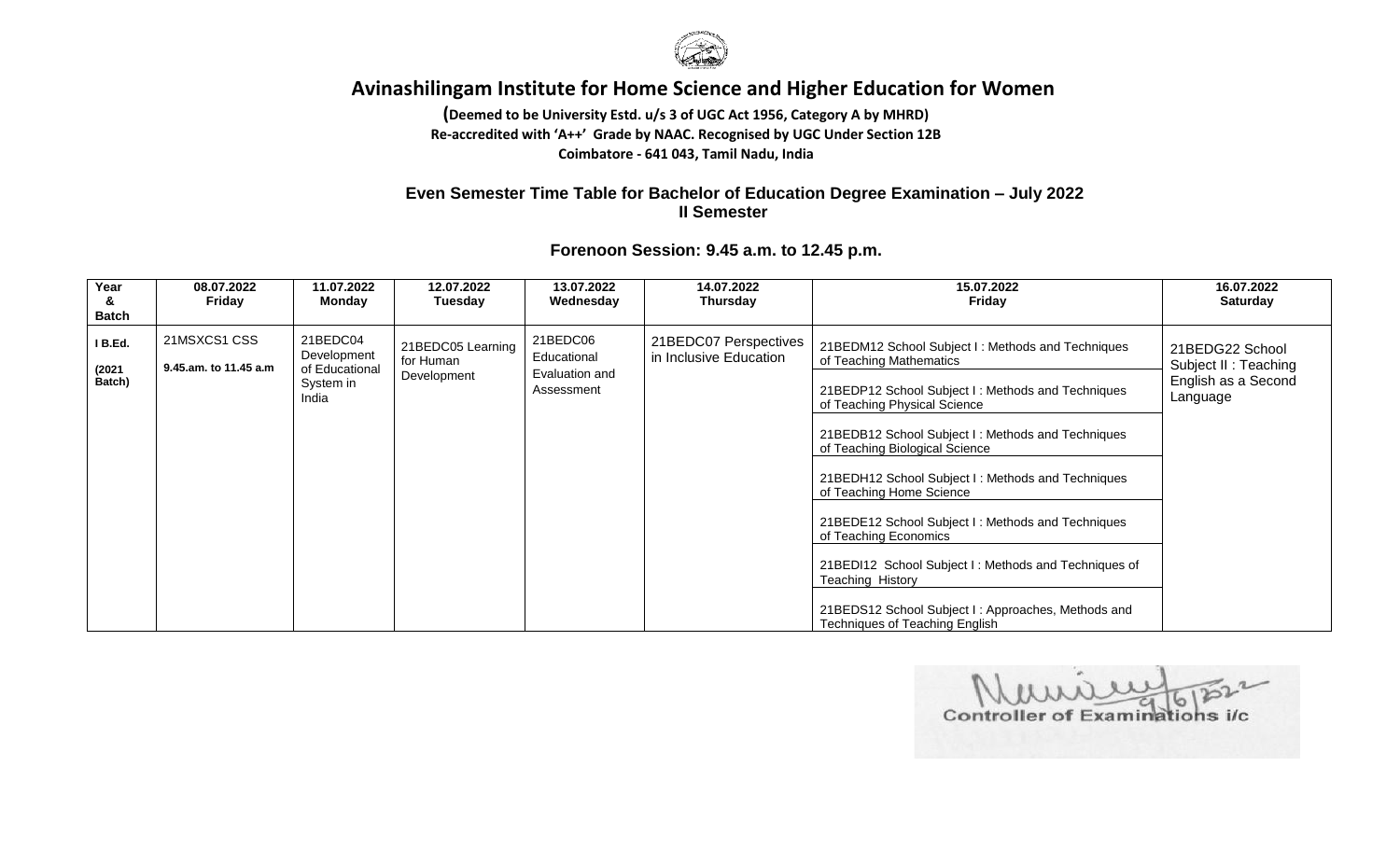

**(Deemed to be University Estd. u/s 3 of UGC Act 1956, Category A by MHRD) Re-accredited with 'A++' Grade by NAAC. Recognised by UGC Under Section 12B Coimbatore - 641 043, Tamil Nadu, India**

#### **Even Semester Time Table for B.Ed. Special Education Degree Examination – July 2022 II Semester**

| Year<br>&<br><b>Batch</b>                   | 08.07.2022<br>Friday                 | 12.07.2022<br>Tuesday                                                                                     | 13.07.2022<br>Wednesday | 14.07.2022<br>Thursday                                          | 15.07.2022<br>Friday                                                                                                                                                            | 16.07.2022<br><b>Saturday</b>                                                                                       |
|---------------------------------------------|--------------------------------------|-----------------------------------------------------------------------------------------------------------|-------------------------|-----------------------------------------------------------------|---------------------------------------------------------------------------------------------------------------------------------------------------------------------------------|---------------------------------------------------------------------------------------------------------------------|
| I B.Ed.<br>Spl.<br>Edn.<br>(2021)<br>Batch) | 21MSXCS1 CSS<br>9.45.am. to 11.45a.m | 21BDSC05<br>21BDSC06<br>Contemporary<br>Learning,<br>India and<br>Teaching and<br>Education<br>Assessment |                         | 21BDSE21 School<br>Subject II : Pedagogy<br>of Teaching English | 21BDSM12 School Subject I: Methods and<br><b>Techniques of Teaching Mathematics</b><br>21BDSP12 School Subject I: Methods and<br><b>Techniques of Teaching Physical Science</b> | 21BDSSV2 Specialization: Curriculum<br>Designing, Adaptation and Evaluation for<br>Children with Visual Impairment  |
|                                             |                                      |                                                                                                           |                         |                                                                 | 21BDSB12 School Subject I: Methods and<br>Techniques of Teaching Biological Science<br>21BDSS12 School Subject I: Approaches, Methods<br>and Techniques of Teaching English     | 21BDSSH2 Specialization: Curriculum<br>Designing, Adaptation and Evaluation for<br>Children with Hearing Impairment |

**Controller of Examinations i/c**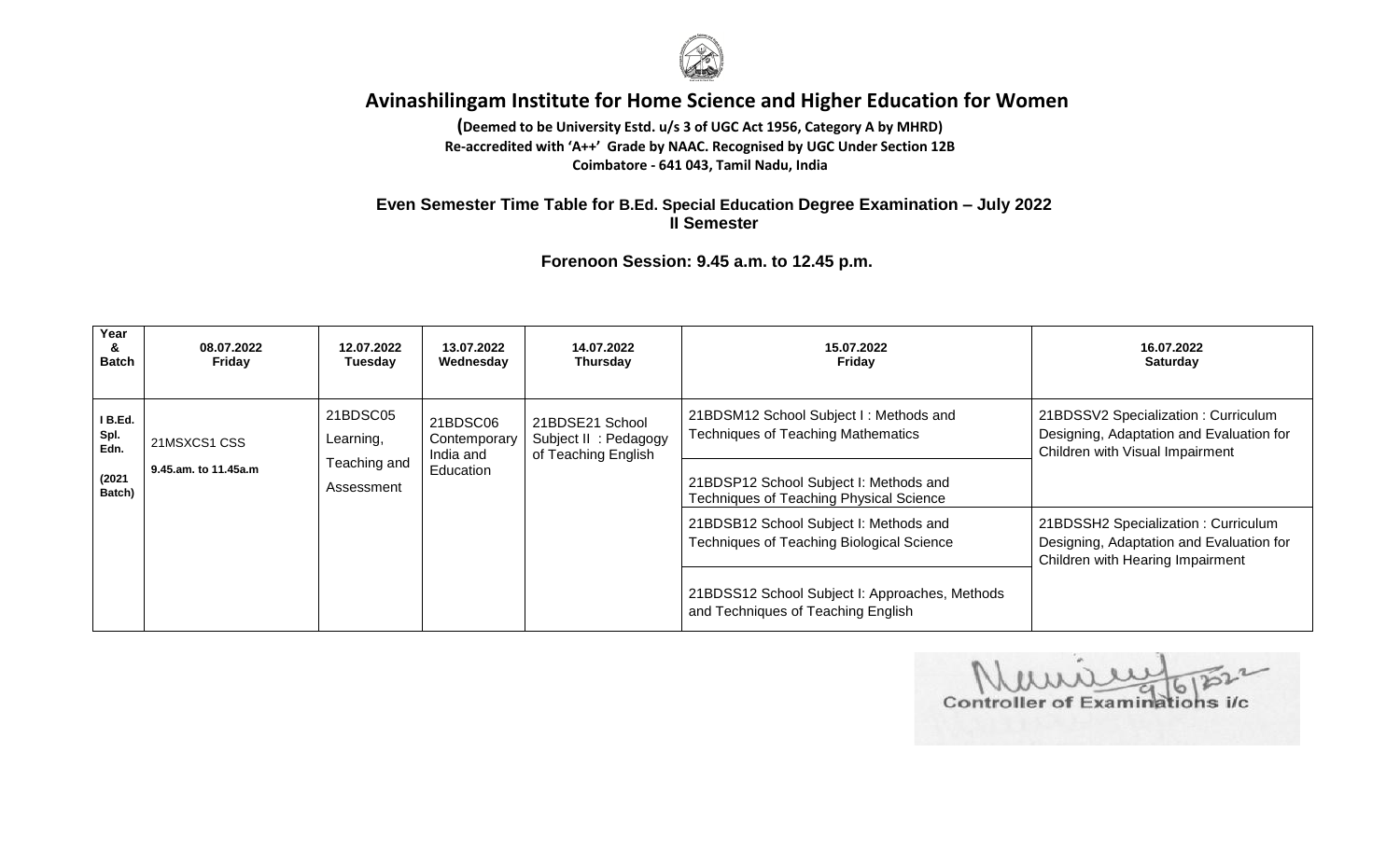

 **Coimbatore - 641 043, Tamil Nadu, India(Deemed to be University Estd. u/s 3 of UGC Act 1956, Category A by MHRD) Re-accredited with 'A++' Grade by NAAC. Recognised by UGC Under Section 12B**

### **Even Semester Time Table for Bachelor of Physical Education (B.P.Ed.) Degree Examination – July 2022**

 **II Semester**

#### **Year & Batch 08.07.2022 Friday 12.07.2022 Tuesday 13.07.2022 Wednesday 14.07.2022 Thursday 15.07.2022 Friday I B.P.Ed. (2021 Batch)** 21MSXCS1 CSS **9.45.am. to 11.45a.m** 21BPDC08 Yoga Education 21BPDC09 Organization and Administration in Physical **Education** 21BPDC10 **Computer** Applications in Physical Education 21BPDE2A Discipline Specific Elective -II : Contemporary issues in Physical Education, Fitness and Wellness 21BPDE2B Sports Nutrition and Weight Management

Controller of Examinations i/c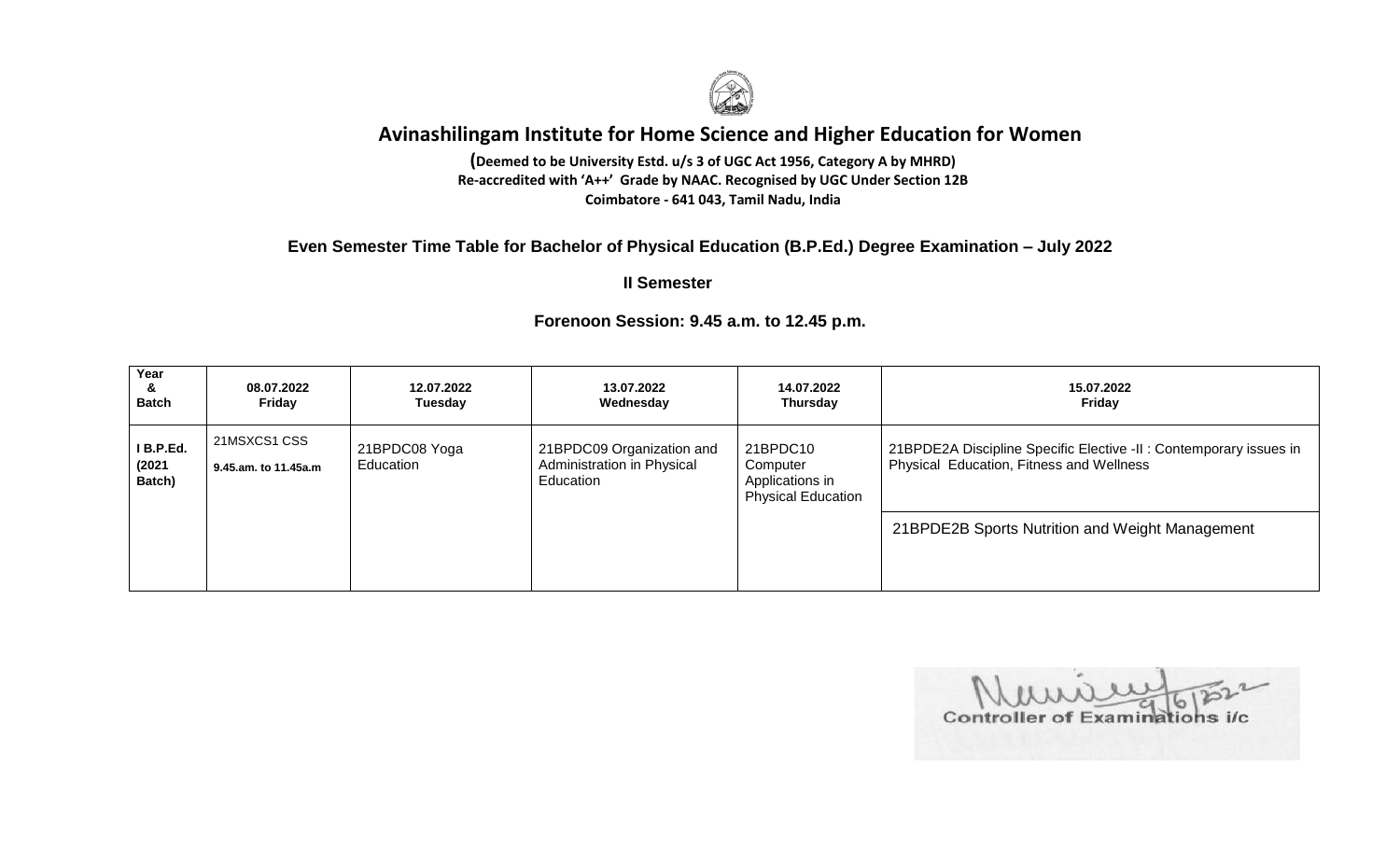

**(Deemed to be University Estd. u/s 3 of UGC Act 1956, Category A by MHRD) Re-accredited with 'A++' Grade by NAAC. Recognised by UGC Under Section 12B Coimbatore - 641 043, Tamil Nadu, India**

## **Even Semester Time Table for Master of Education Degree Examination – July 2022 II Semester**

| Year                        | 08.07.2022                                          | 11.07.2022                                                                        | 12.07.2022                                                               | 13.07.2022                                   | 14.07.2022                         | 15.07.2022                                                     |
|-----------------------------|-----------------------------------------------------|-----------------------------------------------------------------------------------|--------------------------------------------------------------------------|----------------------------------------------|------------------------------------|----------------------------------------------------------------|
|                             | Friday                                              | <b>Monday</b>                                                                     | Tuesday                                                                  | Wednesday                                    | Thursday                           | Friday                                                         |
| I M.Ed.<br>(2021)<br>Batch) | 21MDXAE1 Adult<br>Education<br>9.45.am. to 11.45a.m | 21MEDC06 Human Resource<br>and Capacity Development in<br><b>Higher Education</b> | 21MEDC07<br>Advanced<br>Educational<br>Research and<br><b>Statistics</b> | 21MEDC08 Yoga and<br><b>Health Education</b> | 21MEDC09 Educational<br>Management | 21MEDI01 Inter Disciplinary Course:<br>Environmental Education |

Controller of Examinations i/c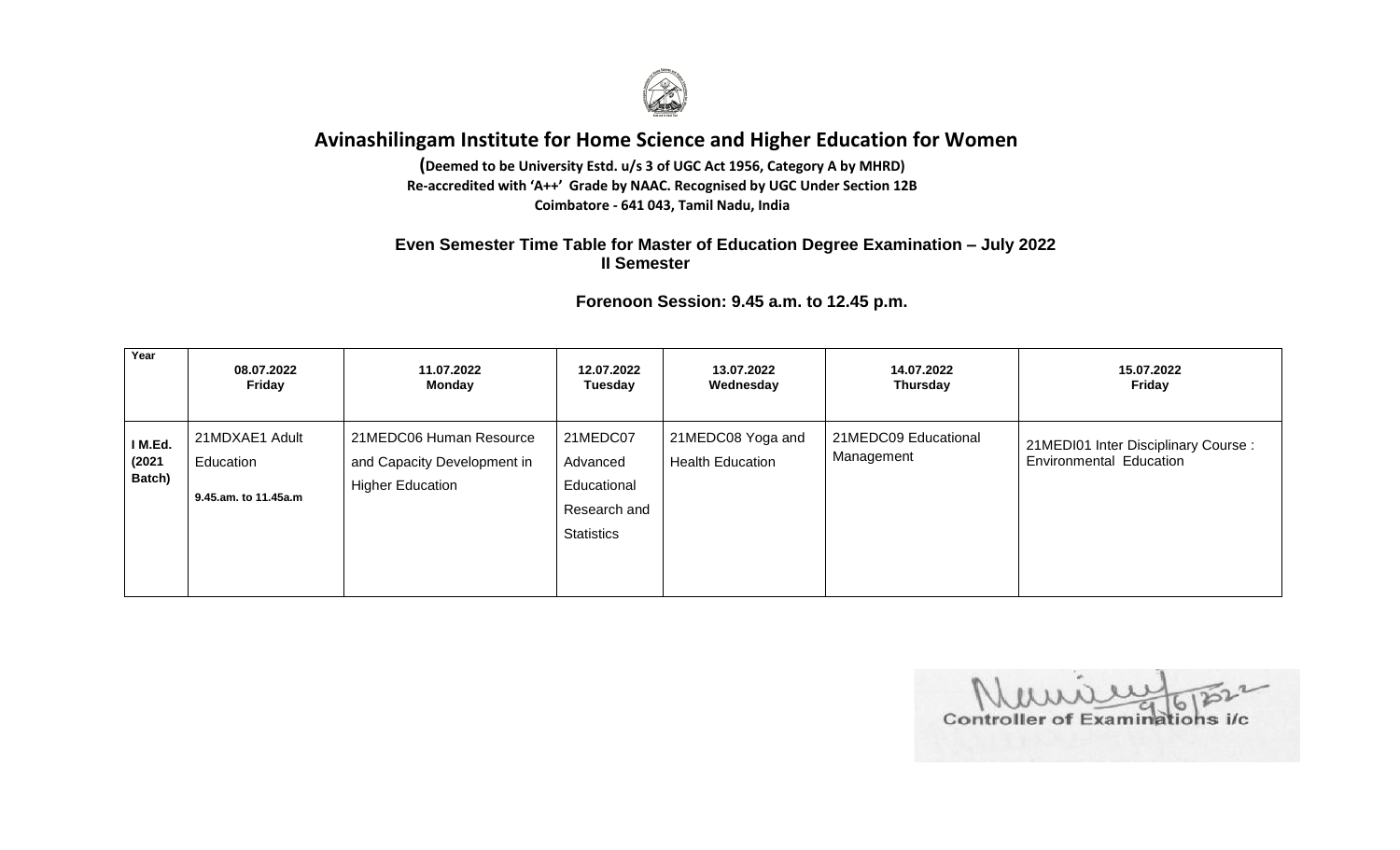

**(Deemed to be University Estd. u/s 3 of UGC Act 1956, Category A by MHRD) Re-accredited with 'A++' Grade by NAAC. Recognised by UGC Under Section 12B Coimbatore - 641 043, Tamil Nadu, India**

## **Even Semester Time Table for M.Ed. Special Education Degree Examination – July 2022 II Semester**

| Year                                    | 08.07.2022<br>Friday                                | 11.07.2022<br>Monday                            | 12.07.2022<br>Tuesday                            | 13.07.2022<br>Wednesday            | 14.07.2022<br>Thursday                                                                                | 15.07.2022<br>Friday                                                  |
|-----------------------------------------|-----------------------------------------------------|-------------------------------------------------|--------------------------------------------------|------------------------------------|-------------------------------------------------------------------------------------------------------|-----------------------------------------------------------------------|
| I M.Ed.<br>Spl. Edn.<br>(2021<br>Batch) | 21MDXAE1 Adult<br>Education<br>9.45.am. to 11.45a.m | 21MDSC03 Research<br>Methodology and Statistics | 21MDSC04<br>Curriculum Design<br>and Development | 21MDSC05<br>Inclusive<br>Education | 21MDSCV3 Specialization :<br>Application of Advanced Technology<br>and Persons with Visual Impairment | 21MEDI01 Inter Disciplinary Course:<br><b>Environmental Education</b> |
|                                         |                                                     |                                                 |                                                  |                                    | 21MDSCH3 Specialization: Assistive<br>Devices and Services for Individuals<br>with Hearing Impairment |                                                                       |

Controller of Examinations i/c